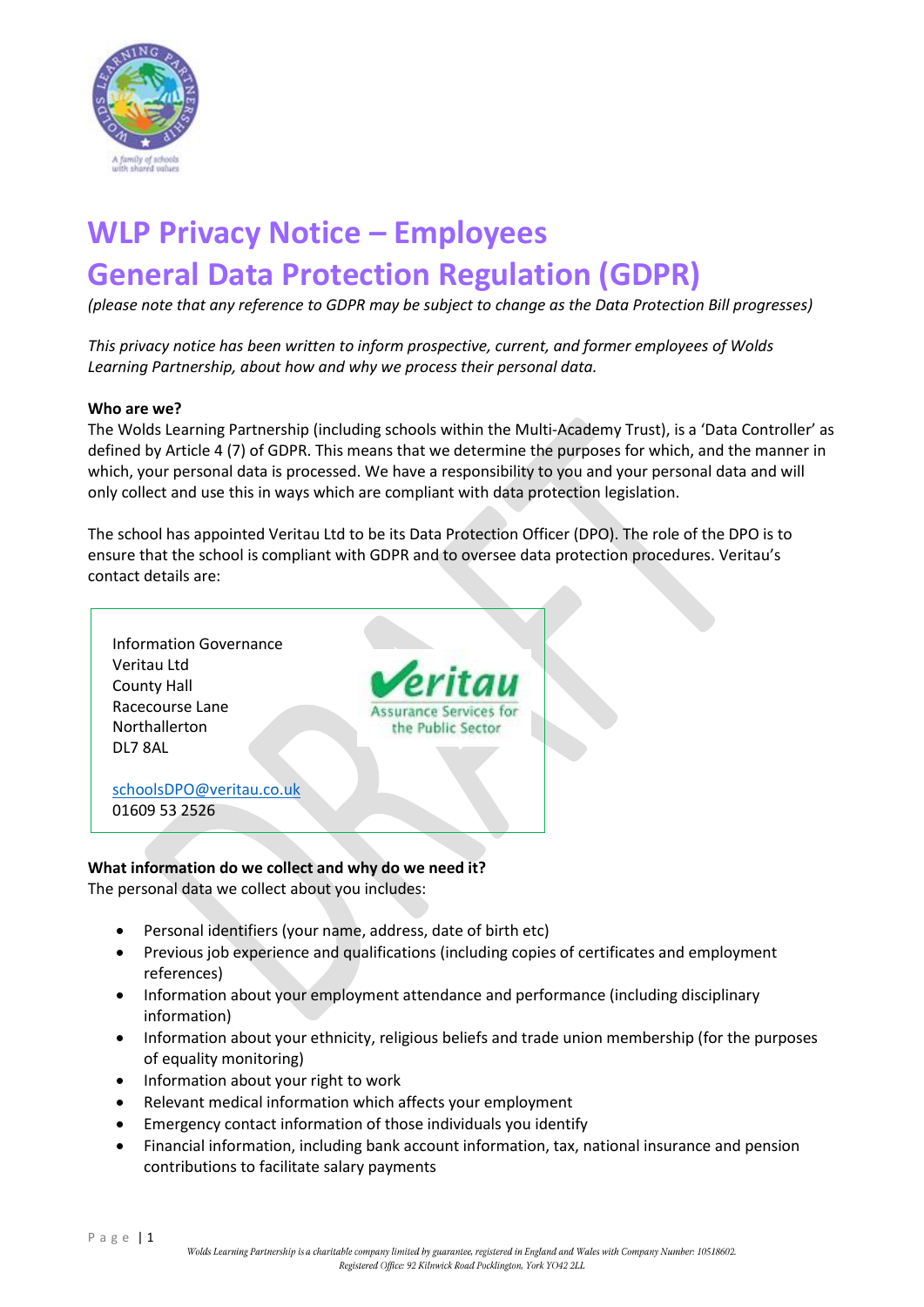

We process your information for the reasons outlined below. This is in order to fulfil our obligations associated with your employment in line with Article 6 (1)(a) and Article 9 (2)(b) of GDPR:

- Contractual requirements
- Employment checks e.g. right to work in the UK
- Salary requirements

## **Photographs**

We will seek your consent to use your photo on our website. Please note that you can withdraw this consent at any time by contacting the Head of Personnel and Wellbeing.

#### **Who has access to your personal data?**

Your information will only be made available to those who need it to do their job in relation to your employment. This includes your line manager(s), the business manager, and relevant administrative staff.

Your name, job title, work email address, telephone number, photograph and office base will be available in our internal telephone directory which is accessible to all staff members at school.

#### **Who do we share your personal data with?**

We will share your information with the following organisations:

- HM Revenue & Customs
- Department of Work and Pension, if applicable
- Pension Fund/Teachers' Pensions fund
- Any salary sacrifice arrangement you sign up to eg a charity, Everybody Benefits
- Your trade union, if applicable
- Examining bodies, if applicable
- Payroll administrator: East Riding of Yorkshire Council
- Disclosure and barring service to conduct criminal record checks, if applicable
- Prospective future employers, landlords, letting agents, or mortgage brokers where you have asked them to contact us to seek a reference

We have duties under the Freedom of Information Act 2000 to disclose information we hold unless there is a very good reason to withhold it. Therefore we may disclose your name and work email address publicly in response to a request if we are required to do so.

## **How long do we keep your personal data for?**

Wolds Learning Partnership will keep your data in line with our Policy. Most of the information we process about you will be determined by statutory obligations. Any personal information which we are not required by law to retain will only be kept for as long as is necessary to fulfil our organisational needs.

## **Do you transfer my data outside of the UK?**

Generally the information that the school holds is all held within the UK. However, some information may be held on computer servers which are held outside of the UK. We will take all reasonable steps to ensure your data is not processed in a country that is not seen as 'safe' by the UK government. If we do need to send your data out of the European Economic Area it will ensure it has extra protection from loss or unauthorised access.